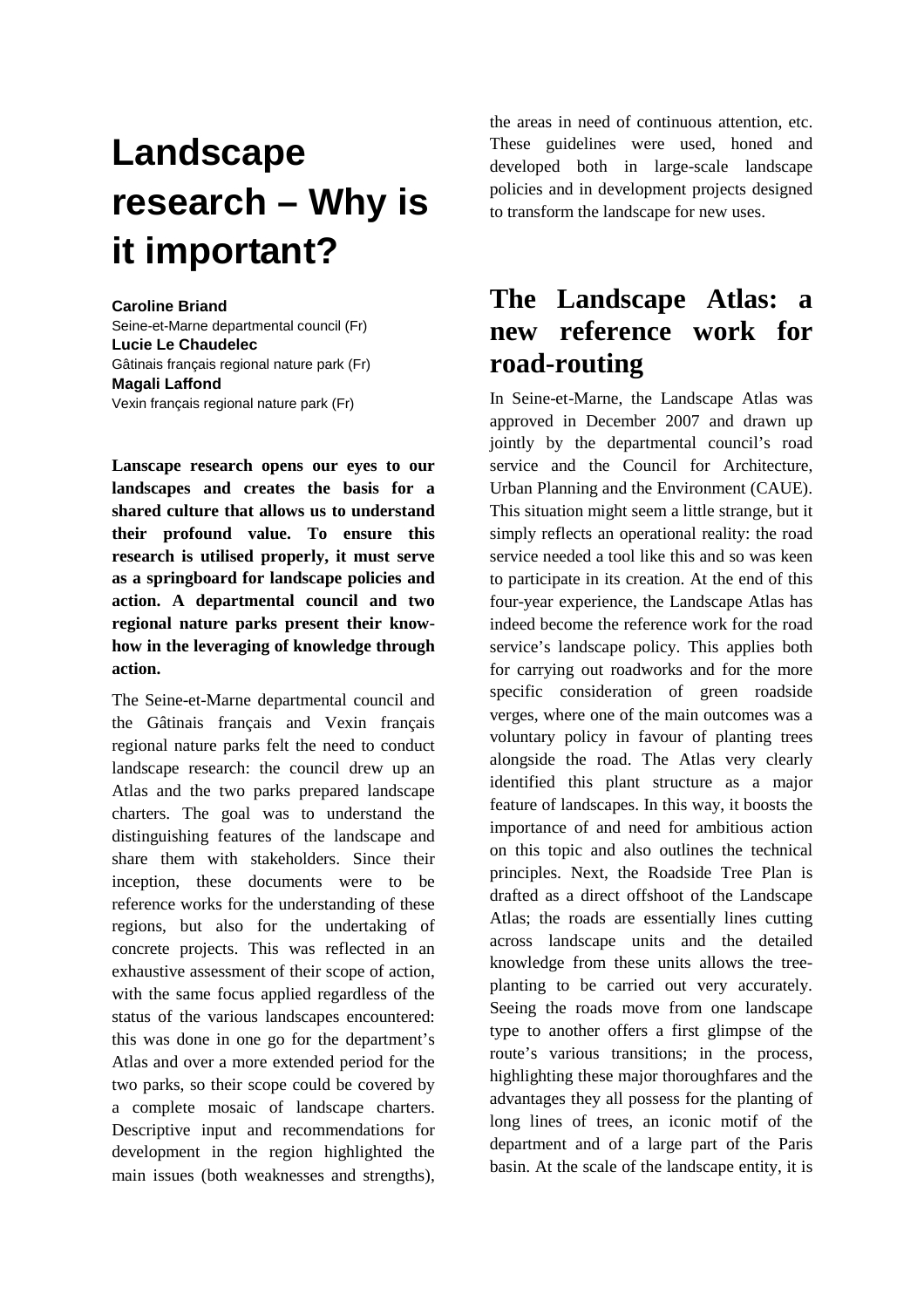the importance of the roadside trees at local level that is revealed: are they part of the identity of the place? can they or should they be a major motif? how do they interact with agricultural land or boundary lines? It is this information, used in each of the preparatory stages, that highlights the importance of the Landscape Atlas for projects with multiple spatial planning activities.

The Atlas is just as effective when it comes to designing new infrastructure. A comparative analysis of several potential routes can be made by overlaying them on the landscape map: this highlights the number of entities crossed and the position of the alignment through the entity (along the edges or through the middle) shows very quickly the impact of the road on the area. This allows the various proposed routes to be assessed objectively. Then, to define a landscape scheme, the knowledge of the various entities guides the landscape planner by highlighting the landscape motifs on the ground, providing the basis for a balanced project in the process.

## **The Landscape Atlas as a vehicle for establishing cross-project development principles**

All development projects in places that enjoy regulatory protection are subject to a very close assessment of their consequences on the area. In this context, applicants are aware of the site's status and design projects more carefully from the outset. However, regular landscapes with no special status are more at the mercy of developers. For these places, the Landscape Atlas is often the only leverage to ensure well-located, well-designed projects. This is a particularly sensitive issue in Seineet-Marne, where there has been an increase in the number of inert-waste storage facilities (*Installations de stockage de déchets inertes*, ISDI) and quarries. The Landscape Atlas

allows the various sites to be assessed before any action is taken. It discourages the authorisation of such facilities in the intimate setting of a forest clearing or where there is gentle soil creep, for example. By the same token, a new quarry in a site that already has some form of mining activity would be encouraged, rather than digging up a recognisable and long-standing agricultural landscape somewhere else.

The Atlas offers insight therefore on a landscape's ability to sustain a new project; it is not, however, a substitute for the designer's job of drawing up the plans. It provides recommendations and above all encourages each development proposal to match the situation. This does not mean lining the perimeter of a proposed site with trees to have the project approved, but rather considering what kind of new face and lines a site might offer to the landscape. In the same way, converting a gravel pit into a wetland does not have to be the only solution in every case; it is essential to rebuild a landscape that mixes grassland, woods and farming areas in line with the layout rules of the landscape entity.

### **From landscape charter to landscape development project: along the lines of the "genius loci"**

### **The restoration of the view of Grand Rocher in Fleury-en-Bière**

The landscape scheme took inspiration from the recommandations in the Bière Plain and École Valley landscape charters: "Recognise the parks and châteaux in the urban planning documents and protect them by listing the enclosure walls of the great estates found in the landscape entity maps. Raising awareness of owners and informing them when the perimeter is visible from public domain. Preserve and restore as much as possible the